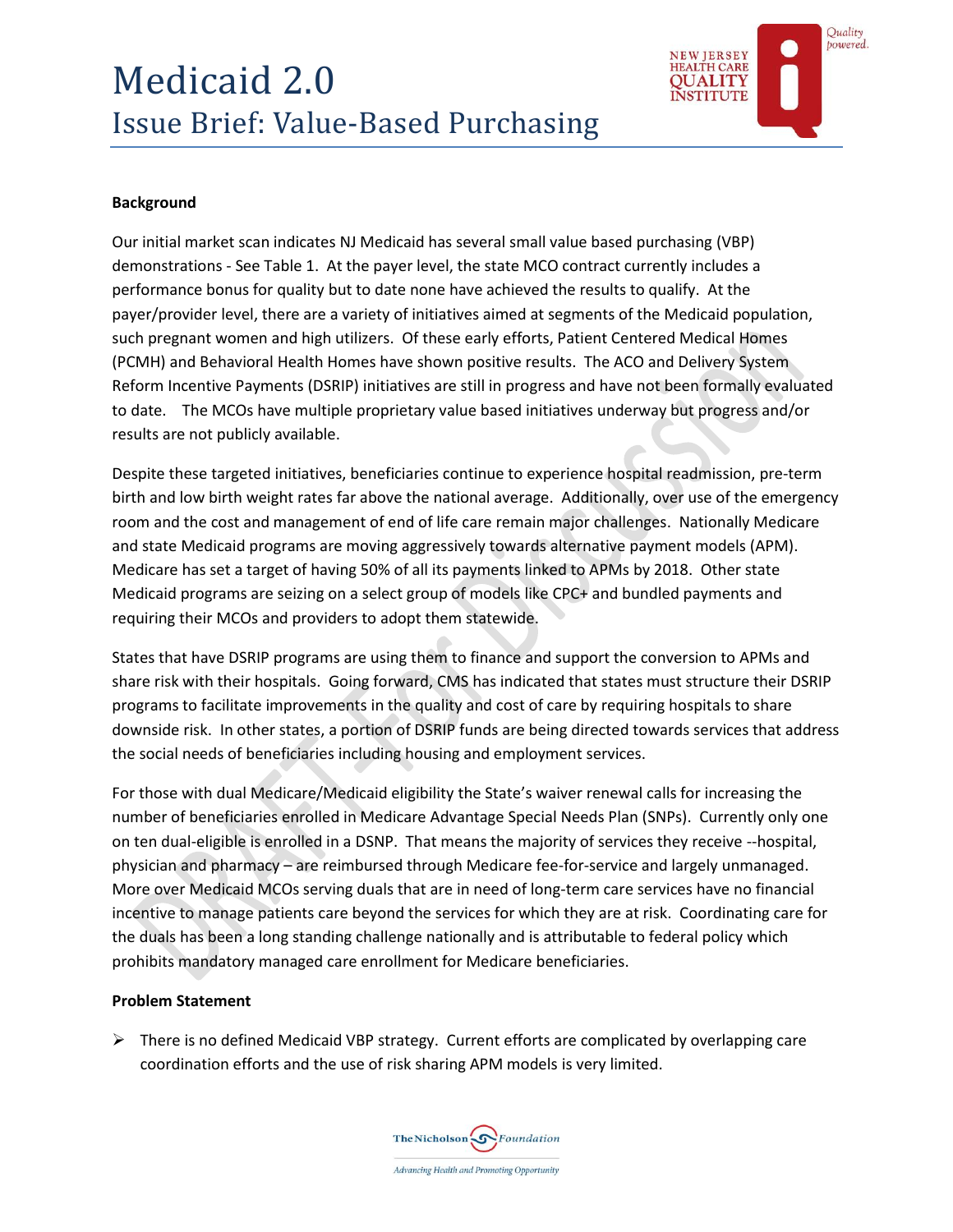- $\triangleright$  CMS will require DSRIP participants to share risk. NJ will need to have a strategy that begins to redirect these funds to VBP models. The current DSRIP approach is disparate and does not provide a statewide strategy for quality improvement and managing the total cost of care (TCOC).
- $\triangleright$  Care for dually eligible beneficiaries remains largely unmanaged and perpetuates misaligned incentives between payers and MCOs.

# **Goal(s)**

- $\triangleright$  Develop a statewide VBP strategy that transitions a substantial portion of overall payments from fee-for-service to performance based risk sharing models
- $\triangleright$  Streamline care coordination among various VBP initiatives and adopt a core set of quality measures
- $\triangleright$  Develop a DRSIP strategy that promotes the conversion to VBP and provides the flexibility to use these funds to address the social needs of at risk beneficiaries
- $\triangleright$  Identify strategies to manage care for duals that do not enroll in SNP

## **Strategy Options**

- $\triangleright$  Require all Primary Care practices to obtain PCMH status
- $\triangleright$  Require MCOs to adopt CPC Plus model
- $\triangleright$  Use Adult Day Centers as Medical home for duals
- $\triangleright$  Expand the use of PACE
- $\triangleright$  Use DSRIP to move to risk by using funds to pay for care management, specialists, palliative care and housing
- $\triangleright$  Require MCO to reimburse hospitals with bundled payments for episodes of care
- $\triangleright$  Provide an at-risk option for hospitals willing to provide the full continuum of services i.e. hospital based insurer
- $\triangleright$  Require MCOs to use core quality measures for value-based initiatives developed through SIM grant
- $\triangleright$  Require MCOs to engage community based organizations to manage high need patients' social services, including housing and employment
- $\triangleright$  Request a waiver that allows Medicare to make bonus payments to NJ MCOs that achieve Medicare quality metrics for dually eligible individuals

## **Research Links**

American Journal of Preventive Medicine: States' Influences on Medicaid Investments to Address Patients' Social Needs. July 2016.

[http://www.ajpmonline.org/article/S0749-3797\(16\)30304-X/fulltext](http://www.ajpmonline.org/article/S0749-3797(16)30304-X/fulltext)

\*Center for Health Care Strategies, Inc. Value-Based Payments in Medicaid Managed Care: An Overview of State Approaches. February 2016. [http://www.njhcqi.org/wp-content/uploads/2016/04/VBP-BriefCHCS\\_022216\\_FINAL.pdf](http://www.njhcqi.org/wp-content/uploads/2016/04/VBP-BriefCHCS_022216_FINAL.pdf)

Commonwealth Fund: Implementing New York's DSRIP Program: Implications for Medicaid Payment and Delivery System Reform. April 21, 2016.

<http://www.commonwealthfund.org/publications/fund-reports/2016/apr/new-york-dsrip-medicaid>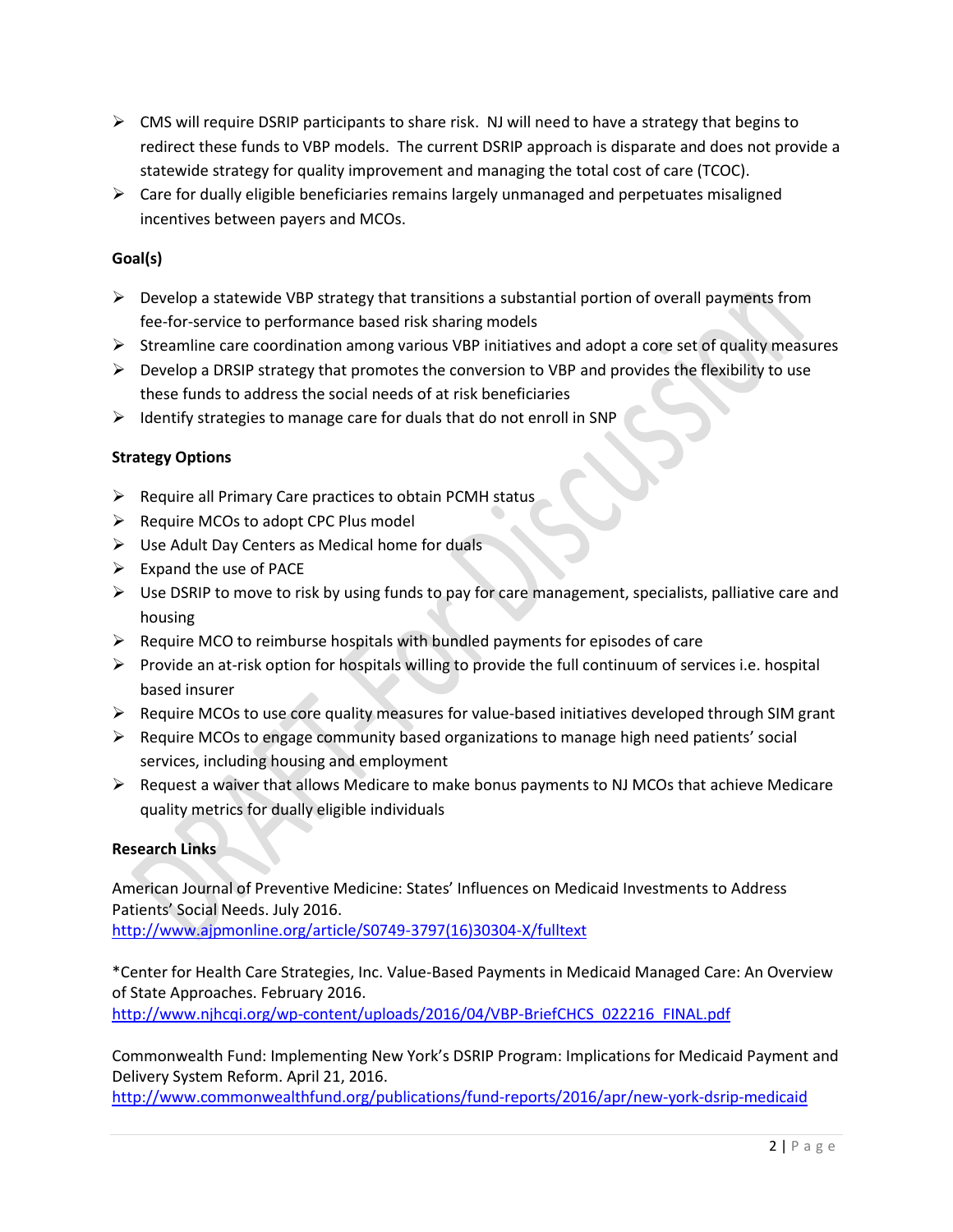HealthAffairs: Paying for Value: Perspective from the front Lines. May 24, 2016. <http://healthaffairs.org/blog/2016/05/24/paying-for-value-perspective-from-the-front-lines/>

HealthAffairs: The Payment Reform Landscaper: Tailoring Payment Reforms to Local Market Dynamics. June 21, 2016.

[http://healthaffairs.org/blog/2016/06/21/the-payment-reform-landscape-tailoring-payment-reforms](http://healthaffairs.org/blog/2016/06/21/the-payment-reform-landscape-tailoring-payment-reforms-to-local-market-dynamics/)[to-local-market-dynamics/](http://healthaffairs.org/blog/2016/06/21/the-payment-reform-landscape-tailoring-payment-reforms-to-local-market-dynamics/)

Integrated Healthcare Association: Transforming Maternity Care: A Bundled Payment Approach. September 2013.

<http://www.iha.org/sites/default/files/resources/issue-brief-maternity-bundled-payment-2013.pdf>

\*Medicaid Institute at United Hospital Fund: Navigating the New York State Value-Based Payment Roadmap. November 2015.

[http://www.njhcqi.org/wp-content/uploads/2016/04/Medicaid-2-Navigating-the-New-York-State-](http://www.njhcqi.org/wp-content/uploads/2016/04/Medicaid-2-Navigating-the-New-York-State-Value-Based-Payment-Roadmap.pdf)[Value-Based-Payment-Roadmap.pdf](http://www.njhcqi.org/wp-content/uploads/2016/04/Medicaid-2-Navigating-the-New-York-State-Value-Based-Payment-Roadmap.pdf)

Modern Healthcare: Bundles of Joy? How new payment models for maternal care could lower delivery costs. August 13, 2016.

[http://www.modernhealthcare.com/article/20160813/MAGAZINE/308139965?utm\\_campaign=KHN:%2](http://www.modernhealthcare.com/article/20160813/MAGAZINE/308139965?utm_campaign=KHN:%20Daily%20Health%20Policy%20Report&utm_source=hs_email&utm_medium=email&utm_content=32917672&_hsenc=p2ANqtz-8m4D8vSIq1fsV5puwV3Z8VA6hAc82GDTrhYMfIm7L3oKgHutrDuYLXNbs3i1Wz79-wgQgnadSHcVJw4hJqblkHTUnLbQ&_hsmi=32917672) [0Daily%20Health%20Policy%20Report&utm\\_source=hs\\_email&utm\\_medium=email&utm\\_content=329](http://www.modernhealthcare.com/article/20160813/MAGAZINE/308139965?utm_campaign=KHN:%20Daily%20Health%20Policy%20Report&utm_source=hs_email&utm_medium=email&utm_content=32917672&_hsenc=p2ANqtz-8m4D8vSIq1fsV5puwV3Z8VA6hAc82GDTrhYMfIm7L3oKgHutrDuYLXNbs3i1Wz79-wgQgnadSHcVJw4hJqblkHTUnLbQ&_hsmi=32917672) [17672&\\_hsenc=p2ANqtz-](http://www.modernhealthcare.com/article/20160813/MAGAZINE/308139965?utm_campaign=KHN:%20Daily%20Health%20Policy%20Report&utm_source=hs_email&utm_medium=email&utm_content=32917672&_hsenc=p2ANqtz-8m4D8vSIq1fsV5puwV3Z8VA6hAc82GDTrhYMfIm7L3oKgHutrDuYLXNbs3i1Wz79-wgQgnadSHcVJw4hJqblkHTUnLbQ&_hsmi=32917672)

[8m4D8vSIq1fsV5puwV3Z8VA6hAc82GDTrhYMfIm7L3oKgHutrDuYLXNbs3i1Wz79](http://www.modernhealthcare.com/article/20160813/MAGAZINE/308139965?utm_campaign=KHN:%20Daily%20Health%20Policy%20Report&utm_source=hs_email&utm_medium=email&utm_content=32917672&_hsenc=p2ANqtz-8m4D8vSIq1fsV5puwV3Z8VA6hAc82GDTrhYMfIm7L3oKgHutrDuYLXNbs3i1Wz79-wgQgnadSHcVJw4hJqblkHTUnLbQ&_hsmi=32917672) [wgQgnadSHcVJw4hJqblkHTUnLbQ&\\_hsmi=32917672](http://www.modernhealthcare.com/article/20160813/MAGAZINE/308139965?utm_campaign=KHN:%20Daily%20Health%20Policy%20Report&utm_source=hs_email&utm_medium=email&utm_content=32917672&_hsenc=p2ANqtz-8m4D8vSIq1fsV5puwV3Z8VA6hAc82GDTrhYMfIm7L3oKgHutrDuYLXNbs3i1Wz79-wgQgnadSHcVJw4hJqblkHTUnLbQ&_hsmi=32917672)

\*Montefiore: Montefiore Medicine Population Health Management. [http://www.njhcqi.org/wp-content/uploads/2016/09/Population-Health-Management-6-10-16-](http://www.njhcqi.org/wp-content/uploads/2016/09/Population-Health-Management-6-10-16-Montefiore.pdf) [Montefiore.pdf](http://www.njhcqi.org/wp-content/uploads/2016/09/Population-Health-Management-6-10-16-Montefiore.pdf)

\*National Association of Medicaid Directors: The Role of State Medicaid Programs in Improving the Value of the Health Care System. March 22, 2016.

[http://www.njhcqi.org/wp-content/uploads/2016/04/NAMD-Bailit-Health-Value-Based-Purchasing-in-](http://www.njhcqi.org/wp-content/uploads/2016/04/NAMD-Bailit-Health-Value-Based-Purchasing-in-Medicaid.pdf)[Medicaid.pdf](http://www.njhcqi.org/wp-content/uploads/2016/04/NAMD-Bailit-Health-Value-Based-Purchasing-in-Medicaid.pdf)

New Jersey DMAHS: NJ FamilyCare 1115 Comprehensive Waiver Demonstration Application for Renewal. June 10, 2016.

[http://www.nj.gov/humanservices/dmahs/home/NJ\\_Comprehensive\\_Waiver\\_Renewal\\_for\\_public\\_com](http://www.nj.gov/humanservices/dmahs/home/NJ_Comprehensive_Waiver_Renewal_for_public_comment.pdf) [ment.pdf](http://www.nj.gov/humanservices/dmahs/home/NJ_Comprehensive_Waiver_Renewal_for_public_comment.pdf)

New Jersey DMAHS: NJ FamilyCare Report 2015. August 2016. [http://www.state.nj.us/humanservices/dmahs/news/NJ\\_FamilyCare\\_2015\\_Annual\\_Report.pdf](http://www.state.nj.us/humanservices/dmahs/news/NJ_FamilyCare_2015_Annual_Report.pdf)

\*New Jersey Health Care Quality Institute: Quality Measures Alignment Report. 2016. [http://www.njhcqi.org/wp-content/uploads/2016/09/QI\\_SIM-Quality-Measure-Alignment-Report-](http://www.njhcqi.org/wp-content/uploads/2016/09/QI_SIM-Quality-Measure-Alignment-Report-FINAL.pdf)[FINAL.pdf](http://www.njhcqi.org/wp-content/uploads/2016/09/QI_SIM-Quality-Measure-Alignment-Report-FINAL.pdf)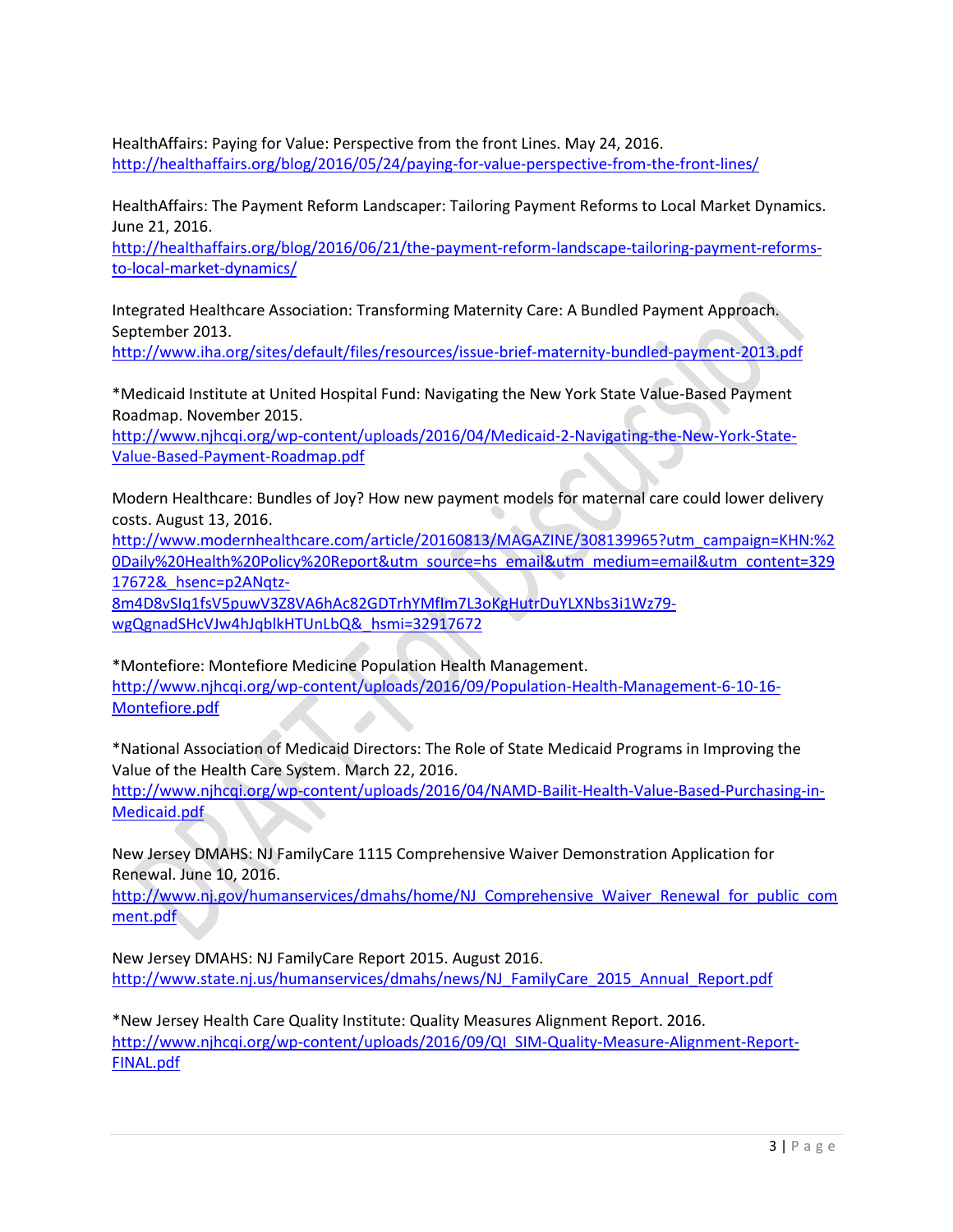\*New Jersey Health Care Quality Institute: Quality Metrics Master Inventory. 2016. <http://www.njhcqi.org/wp-content/uploads/2016/09/Qualtiy-Metrics-Master-Inventory-5-18-16.pdf>

\*New Jersey Health Care Quality Institute: Master List of Quality Measures. 2016. <http://www.njhcqi.org/wp-content/uploads/2016/09/Master-list-of-Quality-Measures-5-18-16.pdf>

NYSHealthFoundation: You Get What You Pay for: Measuring Quality in Value-Based Payment for Children's Health Care. June 2016.

[http://nyshealthfoundation.org/resources-and-reports/resource/value-based-payment-for-childrens](http://nyshealthfoundation.org/resources-and-reports/resource/value-based-payment-for-childrens-health-care?utm_source=UHF+Value-Based+Payment+Report+June+2016&utm_campaign=UHF+VBP+Children%27s+Health+Report+June+2016&utm_medium=email)[health-care?utm\\_source=UHF+Value-](http://nyshealthfoundation.org/resources-and-reports/resource/value-based-payment-for-childrens-health-care?utm_source=UHF+Value-Based+Payment+Report+June+2016&utm_campaign=UHF+VBP+Children%27s+Health+Report+June+2016&utm_medium=email)

[Based+Payment+Report+June+2016&utm\\_campaign=UHF+VBP+Children%27s+Health+Report+June+20](http://nyshealthfoundation.org/resources-and-reports/resource/value-based-payment-for-childrens-health-care?utm_source=UHF+Value-Based+Payment+Report+June+2016&utm_campaign=UHF+VBP+Children%27s+Health+Report+June+2016&utm_medium=email) [16&utm\\_medium=email](http://nyshealthfoundation.org/resources-and-reports/resource/value-based-payment-for-childrens-health-care?utm_source=UHF+Value-Based+Payment+Report+June+2016&utm_campaign=UHF+VBP+Children%27s+Health+Report+June+2016&utm_medium=email)

NY Times: Private Equity Pursues Profits in Keeping Elderly at Home. August 20, 2016. [http://www.nytimes.com/2016/08/21/business/as-the-for-profit-world-moves-into-an-elder-care](http://www.nytimes.com/2016/08/21/business/as-the-for-profit-world-moves-into-an-elder-care-program-some-worry.html?emc=eta1&_r=0)[program-some-worry.html?emc=eta1&\\_r=0](http://www.nytimes.com/2016/08/21/business/as-the-for-profit-world-moves-into-an-elder-care-program-some-worry.html?emc=eta1&_r=0)

NYTimes: Winning the Campaign to Curb Teen Pregnancy. July 19, 2016. [http://www.nytimes.com/2016/07/19/opinion/winning-the-campaign-to-curb-teen](http://www.nytimes.com/2016/07/19/opinion/winning-the-campaign-to-curb-teen-pregnancy.html?rref=collection/sectioncollection/health&_r=1)[pregnancy.html?rref=collection/sectioncollection/health&\\_r=1](http://www.nytimes.com/2016/07/19/opinion/winning-the-campaign-to-curb-teen-pregnancy.html?rref=collection/sectioncollection/health&_r=1)

Ohio: CPC+ Strategy for Enrolling PCPs. June 10, 2016. <http://www.healthtransformation.ohio.gov/LinkClick.aspx?fileticket=FLC9z5pBb8g%3d&tabid=114>

Ohio: Introduction to the Ohio Episode-Based Payment Model. December 2015. <http://www.healthtransformation.ohio.gov/LinkClick.aspx?fileticket=effiGhaJYNQ%3d&tabid=226>

The Plain Dealer: Innovative "HUB" model improves infant mortality and saves money: Saving the Smallest. February 3, 2016.

[http://www.cleveland.com/healthfit/index.ssf/2016/02/innovative\\_hub\\_model\\_improves.html](http://www.cleveland.com/healthfit/index.ssf/2016/02/innovative_hub_model_improves.html)

The Post and Courier: Managed Care incentive programs promote prenatal, postpartum care. April 19, 2016.

[http://www.postandcourier.com/apps/pbcs.dll/article?avis=CP&date=20160419&category=PC1211&lop](http://www.postandcourier.com/apps/pbcs.dll/article?avis=CP&date=20160419&category=PC1211&lopenr=160419371&Ref=AR) [enr=160419371&Ref=AR](http://www.postandcourier.com/apps/pbcs.dll/article?avis=CP&date=20160419&category=PC1211&lopenr=160419371&Ref=AR)

Princeton Students: Payment Reform in Diverse Practice Settings. April 2016. <http://wws.princeton.edu/sites/default/files/content/TennCare%20Report%204-24-16%20FINAL.pdf>

TN Health Care Innovation Initiative: Perinatal Episode. August 25, 2016. <https://www.tn.gov/assets/entities/hcfa/attachments/Perinatal.pdf>

\* The NJHCQI website is being updated. Documents saved on the NJHCQI website may have different links once the new site launches.